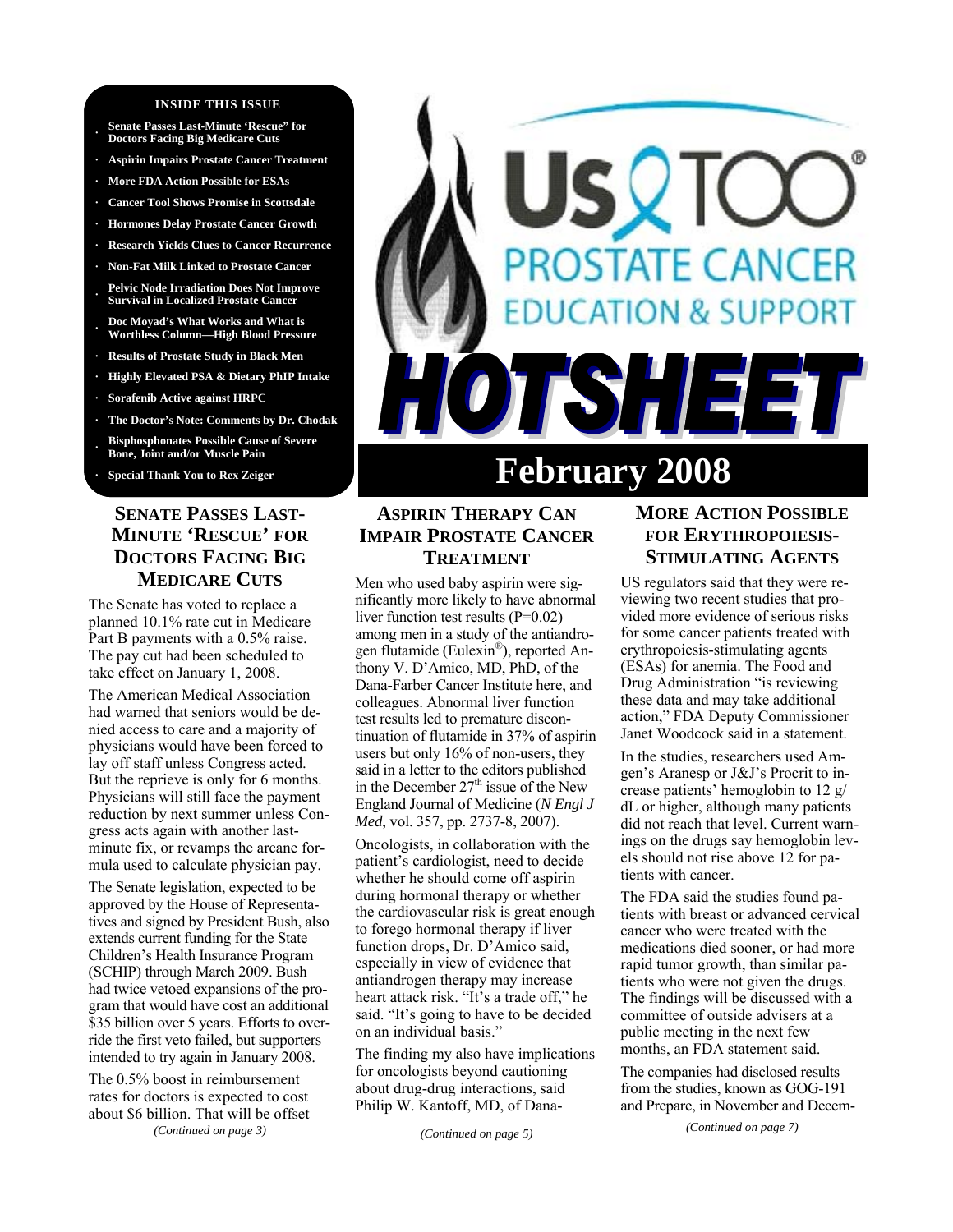#### **PROSTATE CANCER PATIENT SUPPORT - CALL 1-800-80-US TOO, OR GO TO <WWW.USTOO.ORG>**

THIS ISSUE OF THE US TOO PROSTATE CANCER HOTSHEET IS MADE POSSIBLE BY CHARITABLE CONTRIBUTIONS FROM

# **AMGEN GTX** Oncology AstraZeneca *AND PEOPLE LIKE YOU!*

ITEMS CONTAINED IN US TOO PUBLICATIONS ARE OBTAINED FROM VARIOUS NEWS SOURCES AND EDITED FOR INCLUSION. WHERE AVAILABLE, A POINT-OF-CONTACT IS PROVIDED.

REFERENCES TO PERSONS, COMPANIES, PRODUCTS OR SERVICES ARE PROVIDED FOR INFORMATION ONLY AND ARE NOT ENDORSEMENTS. READERS SHOULD CONDUCT THEIR OWN RESEARCH INTO ANY PERSON, COMPANY, PRODUCT OR SERVICE, AND CONSULT WITH THEIR LOVED ONES AND PERSONAL PHYSICIAN BEFORE DECIDING ON **ANY** COURSE OF ACTION.

THE INFORMATION AND OPINIONS EXPRESSED IN THIS PUBLICATION ARE NOT RECOMMENDATIONS FOR ANY MEDICAL TREATMENT, PRODUCT SERVICE OR COURSE OF ACTION BY US TOO INTERNA-TIONAL, INC., ITS OFFICERS AND DIRECTORS, OR THE EDITORS OF THIS PUBLICATION. FOR MEDICAL, LEGAL OR OTHER ADVICE, PLEASE CONSULT PROFES-SIONAL(S) OF YOUR CHOICE.

*HOTSHEET* EDITORIAL TEAM: JONATHAN MCDERMED, PHARMD PAMELA BARRETT THOMAS N. KIRK GEORGE LEDWITH, BOARD REPRESENTATIVE

US TOO INTERNATIONAL STAFF & CONSULTANTS: THOMAS N. KIRK, PRESIDENT AND CEO PAMELA BARRETT, DEVELOPMENT DIRECTOR TERRI GIBBONS, EXECUTIVE ASSISTANT JAQUELINE KONIECZKA, OFFICE MANAGER DAN REED, DEVELOPMENT & MARKETING COORDINATOR EUGENE WHEELER, UNDERSERVED PROGRAM DIRECTOR ELIZABETH CABALKA, PROGRAM CONSULTANT US TOO BOARD OF DIRECTORS: *EXECUTIVE COMMITTEE/OFFICERS* JIM KIEFERT, EDD, CHAIRMAN JOANN HARDY, VICE-CHAIRMAN

GEORGE LEDWITH, SECRETARY GREGORY BIELAWSKI, TREASURER THOMAS N. KIRK, PRESIDENT AND CEO *DIRECTORS:*  CHRIS BENNETT ROBERT FIDOTIN, PHD CARL FRANKEL TOM HIATT DAVID P. HOUCHENS, PHD KAY LOWMASTER, MSW FRED MILLS BILL PALOS STUART PORTER RON WITHERSPOON

US TOO INTERNATIONAL, INC. IS INCORPORATED IN THE STATE OF ILLINOIS AND RECOGNIZED AS A 501(C)(3) NOT-FOR-PROFIT CHARITABLE CORPORATION.

#### **DONATIONS / GIFTS TO US TOO ARE TAX DEDUCTIBLE.**

5003 FAIRVIEW AVE. DOWNER'S GROVE, IL 60515 PHONE: (630) 795-1002 / FAX: (630) 795-1602 WEBSITE: WWW.USTOO.ORG

COPYRIGHT 2008, US TOO INTERNATIONAL, INC.

## **NEW CANCER TOOL SHOWS PROMISE IN SCOTTSDALE**

Ray Simms has prostate cancer, but he fully expects to live at least another 20 years free of the disease. The 78-yearold resident of Tyrone, NM, is undergoing radiation treatment (RT) at the Arizona Cancer Institute in Scottsdale. He's confident the treatment will remove all of the cancer from his prostate, and that he'll know for sure that it's gone. Of course, the RT Simms is receiving is unlike any treatment available in the Southwest. In fact, it's only available at 25 locations worldwide.

The Calypso 4D Localization System is the state-of-the-art tool for treating prostate cancer, said Dr. Scott Tropper, radiation oncologist and the institute's medical director. "If you locate the tumor better, you're better able to direct the radiation at the tumor," he said.

Simms said the one factor that convinced him to go with the Calypso system is it provides proof that the cancer is gone. "My wife had several types of cancer over the years and she finally died as a result of the cancers," he said. "Even though the doctors thought they had eliminated it a couple of times, they hadn't. It had progressed to other areas of the body. So it was very important to me that (Tropper) can prove it."

Dr. Jonathan Ashman, a radiation oncologist with Arizona Oncology Services at St. Joseph's Hospital, said improving technology is allowing prostate cancer patients to more safely receive higher doses of radiation, and therefore achieve higher cure rates. "Calypso is but one type of technology that can accomplish that," he said. "There are several types and no one has been shown to be better. This is all relatively new territory."

There's no system in the world that only irradiates cancerous tissue and avoids all normal tissue, but there's been vast improvements in directing radiation at the cancer and avoiding as much normal tissue as possible, Tropper said. In the early 1990s, treatment involved irradiating an area the size of a grapefruit surrounding the prostate, Tropper said. Since then, there has been steady progress in directing the

*(Continued on page 4)* 

## **JUST FOUR MONTHS OF HORMONE THERAPY CAN DELAY PROSTATE CANCER GROWTH BY UP TO EIGHT YEARS WITH FEWER SIDE EFFECTS**

Researchers have found that just four months of hormonal therapy before and with standard external beam radiation therapy (EBRT) slowed cancer growth—especially the development of bone metastases – by as much as eight years, and increased survival in older men with potentially aggressive ("highrisk") prostate cancer. The study was published online January 2nd in the *Journal of Clinical Oncology*.

This "neoadjuvant" hormonal therapy may allow men most at risk of developing bone metastases to avoid longterm hormonal therapy later on. Furthermore, short-term hormonal therapy did not increase the risk of cardiovascular disease – a potential side effect of long-term hormonal therapy.

Hormonal therapy (called androgen deprivation therapy) lowers levels of cancer-fueling testosterone in the blood. It is an important treatment option for men with prostate cancer that continues to grow even after treatment with surgery, EBRT or chemotherapy, but has also been associated with side effects such as bone loss, osteoporosis, depression and an increase in cardiovascular risk factors (including blood lipids, abdominal obesity and a syndrome associated with diabetes).

Starting in 1987, researchers studied 224 men with high-risk prostate cancer who received hormonal therapy (the drugs goserelin and flutamide) before and during EBRT, and 232 men with the disease who received EBRT alone. After 13 years, they found that compared with men who received EBRT alone, fewer men who received hormonal therapy died from prostate cancer (23 percent, versus 36 percent of the EBRT-only group), had cancer that spread to other organs (35 percent versus 47 percent), or experienced a rise in their PSA levels (65 percent versus 80 percent).

Moreover, the percentage of men who

*(Continued on page 3)*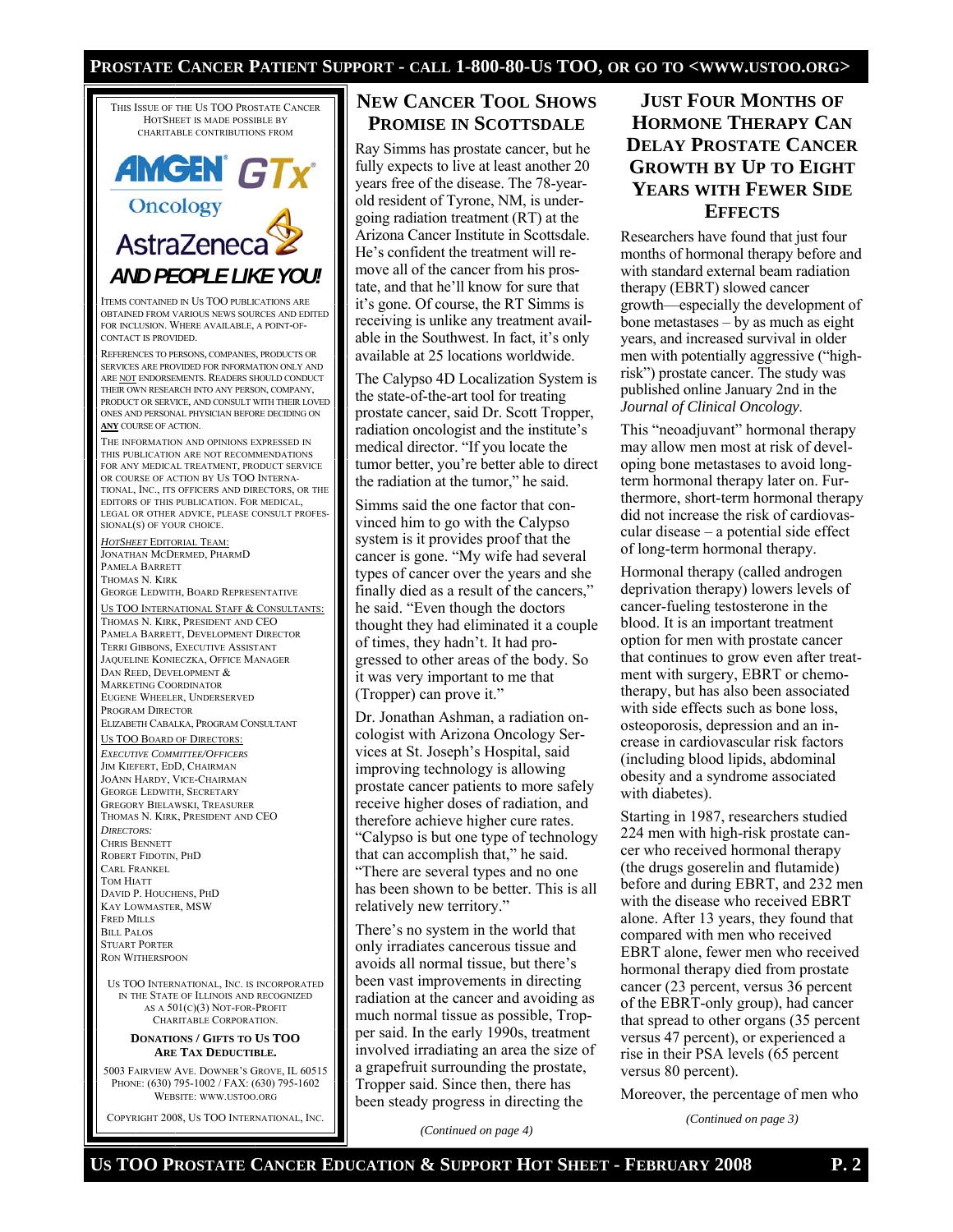## **DOCTORS FACING BIG MEDICARE CUTS** *(Continued from page 1)*

inpatient rehabilitation care for stroke, arthritis, and spinal cord or brain injuries, and for prescription drugs delivered by physicians through Medicare Part B, particularly oncologists.

The AMA applauded the Senate for pushing back the reimbursement cuts and for renewing SCHIP. "We are disappointed that the Senate could only agree on a six-month action because it creates great uncertainty for Medicare patients and physicians," said Edward Langston, MD, AMA's board chairman. "We strongly urge Congress to break the tradition of short-term interventions that are not fully funded and fail to chart a course for replacing a flawed payment formula that is a barrier to improving quality and access to care for seniors."

In what has become an annual rite since 2002, the AMA and scores of other medical organizations have been lobbying Congress and Centers for Medicare & Medicaid Services to stop planned cuts, and to scrap the "broken-beyond-repair" formula. The "sustainable growth rate" compares the actual rate of growth in health spending with a target rate, based on such factors as the growth in the number of Medicare beneficiaries, physician practice expenses, and the gross

domestic product. If spending exceeds *(Continued from page 2)* primarily by freezing payments for targets, physician payments are reduced. The 2007 report of Medicare trustees predicts total cuts in physician pay of about 40% by 2016.

> "This is a disappointment for many of us," said Sen. Charles Grassley (R-Iowa). "The purpose of moving forward with a 6-month package now is to provide the opportunity for the Finance Committee to address these priorities next year."

> The proposed fee cut had been especially troubling because it was deeper than in previous years and more physicians said they planned to limit their services to Medicare patients, the AMA noted. Although Medicare pays doctors the same as in 2001, average practice costs have risen 18% since then, says the AMA.

Faced with the looming cuts, many physicians are reportedly grappling with whether to participate at all in Medicare in 2008. In a May 2007 AMA survey of 8,955 physicians, 77% said they will limit the number of new Medicare patients -- and 68% said they would limit the number of their established Medicare patients -- if fees are cut by the projected 40% over the next nine years.

*MedPage Today, 19 December 2007* 

#### **NEOADJUVANT THERAPY**

were free of cancer at 10 years was higher for the neoadjuvant hormonal therapy group  $(11\% \text{ versus } 3\%)$ .

Among men who received neoadjuvant hormonal therapy, there was up to an eight-year delay in the time it took 40 percent of patients to develop bone metastases compared with men receiving radiation alone. Men who develop bone metastases often require long-term hormonal therapy, which can increase their risk for side effects.

This study demonstrates that the benefits of early, short-term hormonal therapy for men receiving radiation therapy for high-risk prostate cancer outweigh the risks. While four months of hormonal therapy isn't enough to cause significant side effects, the researchers found that it can significantly delay the development of bone metastases. The findings suggest that by taking a short course of hormonal therapy early on, patients may avoid having to take a longer course of treatment later. Patients with high-risk prostate cancer should discuss these findings with their physicians to determine if this approach is a viable treatment option for them.

*News for Patients from ASCO's Journal of Clinical Oncology, 2 January 2008* 

## **"LET'S GET READY TO RUMBLE!" FOR SNEAKERS@WORK DAY 2008! Friday, June 13, 2008**



THE DAY FOR NATIONAL PROSTATE CANCER AWARENESS & ACTION

Our goal for June 13th, the 'lucky' Friday before Father's Day, is to have 2,000 companies and a million men and women lace 'em up for SNEAKERS@WORK DAY. With your participation and help we can achieve this goal. Michael Buffer, boxing ring announcer extraordinaire, is the S@W DAY 2008 celebrity spokesman.

The first thing to do is to mark the date on your calendar: **June 13, 2008, S@W DAY!** 



**Watch the Us TOO website for more information: <www.ustoo.org/sneakers@work>.**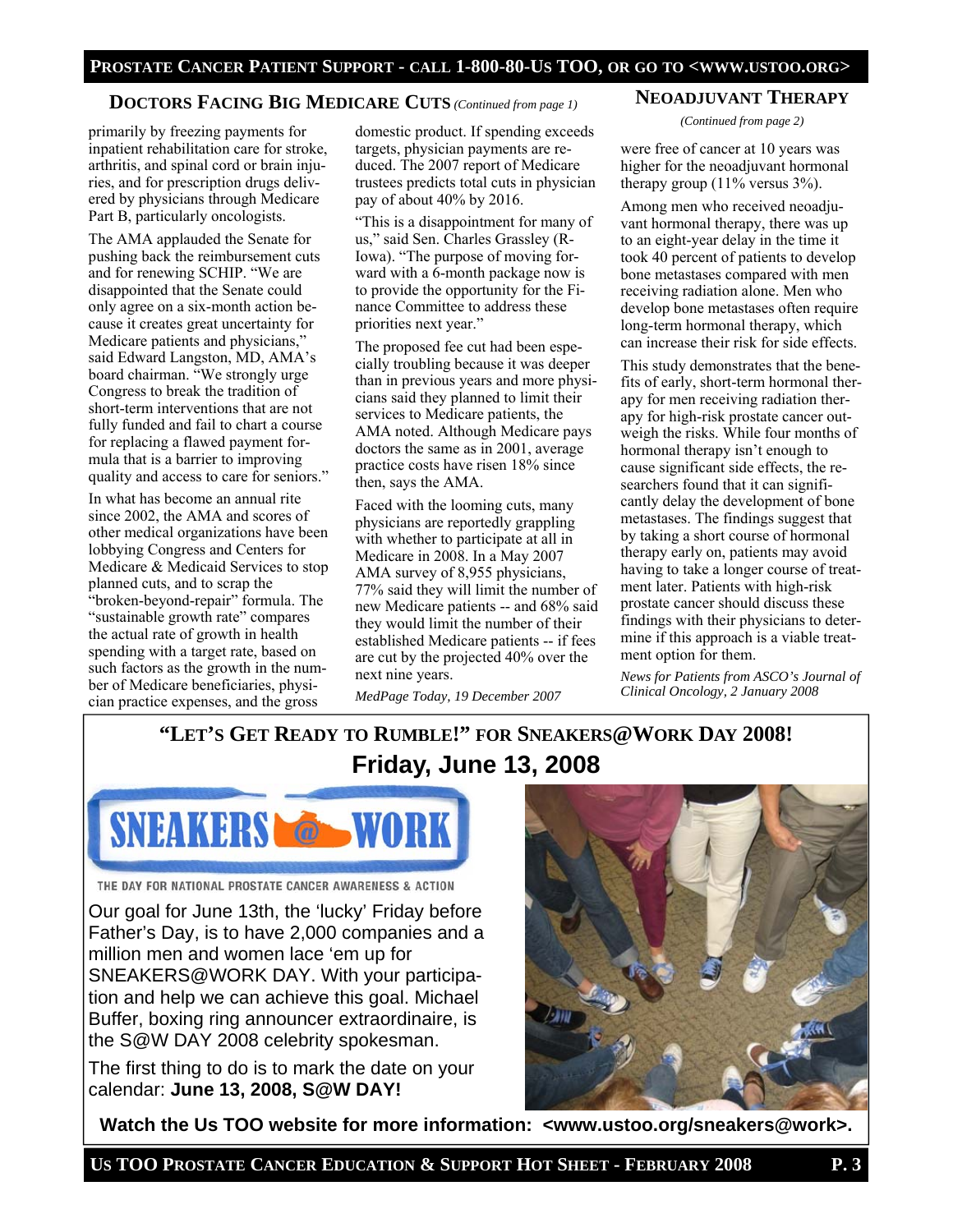## **RESEARCH YIELDS CLUES TO RECURRENT PROSTATE CANCER**

Cancer researchers have identified a link between a cellular signaling protein and the hormone androgen that could play a role in hormone-resistant prostate cancer. According to researchers at Thomas Jefferson University's Kimmel Cancer Center in Philadelphia PA, the protein Stat5 is turned on in almost all recurrent prostate cancers that are resistant to hormone therapy.

Writing in the January issue of Cancer Research, the researchers also reported that Stat5 could work with cellular receptors for the hormone androgen in cases of recurrent prostate cancer. "These findings validate Stat5 as a potential drug target in prostate cancer, and in particular, in a form of prostate cancer for which there are no effective therapies," Dr. Marja Nevalainen, associate professor of cancer biology, said in a prepared statement.

Men with prostate cancer are often first treated with either surgery or radiation. Hormone therapy is used for subsequent disease. However, when prostate cancer returns years later, it is often more aggressive and tends to resist hormone treatment. The researchers have previously shown that when Stat5 is turned on, men have a significantly increased risk of recurring cancer.

The research team analyzed prostate cancer cells from 198 patients with prostate cancer recurrence. Stat5 was active in about three out of four (74 percent) of the recurrent prostate cancers, they found, and, of those patients, 127 had been treated with androgen deprivation therapy, a hormone therapy. Stat5 was active in 95 percent of the hormone-resistant tumors. According to the researchers, Stat5 is more likely to be active if patients are treated with androgen deprivation therapy. The protein interacts with the hormone receptors and keeps them active.

The researchers plan to test the dynamic between Stat5 and androgen receptors using animal models to find out if the relationship yields androgenindependent prostate tumor growth.

*HealthDay News, 2 January 2008* 

## **NONFAT MILK LINKED TO PROSTATE CANCER**

The amount of calcium and vitamin D in the diet appears to have little or no impact on the risk of prostate cancer, but the consumption of low-fat or nonfat milk may increase the risk of the malignancy, according to the results of two studies published in the December 2007 issue of the American Journal of Epidemiology.

Dietary calcium and dairy products have been thought to increase the risk of prostate cancer by affecting vitamin D metabolism. Data from several prospective studies have supported an association, but many other studies have failed to establish a link.

To explore this topic further, Dr. Song-Yi Park, from the University of Hawaii in Honolulu, and colleagues, analyzed data from subjects enrolled in the Multiethnic Cohort Study. This study, conducted between 1993 and 2002, included adults between 45 and 75 years old, were primarily from five different ethnic or racial groups, and lived in California or Hawaii.

A total of 82,483 men from the study completed a quantitative food frequency questionnaire and various factors, such as weight, smoking status, and education levels were also noted, Park's group said.

During an average follow-up period of 8 years, 4,404 men developed prostate cancer. There was no evidence that calcium or vitamin D from any source increased the risk of prostate cancer. This held true across all racial and ethnic groups.

In an overall analysis of food groups, the consumption of dairy products and milk were not associated with prostate cancer risk, the authors found. Further analysis, however, suggested that lowfat or nonfat milk did increase the risk of localized tumors or non-aggressive tumors, while whole milk decreased this risk.

In a similar analysis, Dr. Yikyung Park, from the National Cancer Institute at National Institutes (NIH) of Health in Bethesda, Maryland, and colleagues investigated the relationship of calcium and vitamin D and prostate cancer in 293,888 men enrolled in the NIH-American Association of Retired Persons Diet and

Health Study, conducted between 1995 and 2001. The average follow-up period was 6 years.

No link between total or supplemental dietary calcium and the total number of non-advanced prostate cancer cases was noted. Total calcium intake was tied to advanced and fatal disease, but both associations fell short of statistical significance.

Similar to the first study, skim milk was linked with advanced prostate cancer. Calcium from non-dairy food, by contrast, was tied to a reduced risk of non-advanced prostate cancer.

"Our findings do not provide strong support for the hypothesis that calcium and dairy foods increase the risk of prostate cancer. The results from other large...studies, with adequate numbers of advanced and fatal prostate cancers, may shed further light on this question," Park's team concludes.

*Reuters Health, 2 January 2008* 

### **CALYPSO SYSTEM**

*(Continued from page 2)* 

radiation more toward the cancer and away from normal tissue, he said.

The problem is, the prostate constantly moves, even during treatment, and neither the ultrasound nor markers used as landmarks allowed tracking of the prostate's position during treatment.

"Now comes Calypso," Tropper said. "It's actually a series of markers, but ... they're actually beacon transponders. Basically it's a Global Positioning System."

Prostate cancer patients from all over metro Phoenix and Arizona come to the institute for radiation treatment with the Calypso system, and Tropper said he's not limited in the number of patients he can treat. The key to prostate cancer is there are multiple "excellent" treatments during the early stage, Ashman said.

He added "All patients should (consider) both surgery and radiation before deciding. Prostate cancer tends to be a slow-growing disease where there is time to decide the best treatment option."

*(Arizona) East Valley Tribune (AP) 19 December 2007*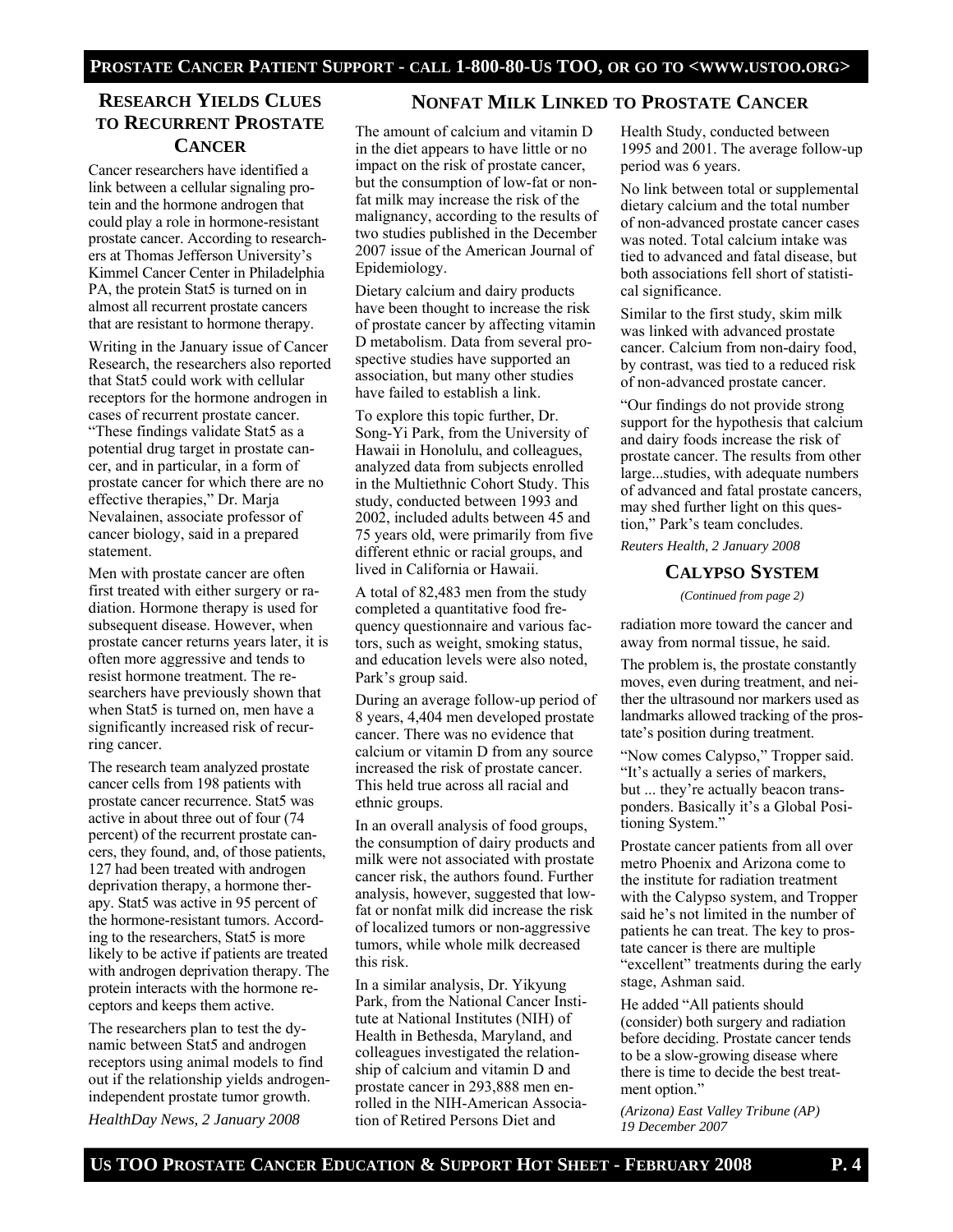#### **ASPIRIN**

*(Continued from page 1)* 

Farber, a co-author of the letter, "From a prostate cancer standpoint," he said, "this finding raises the potential value of more complete androgen blockade being of great importance in treating early prostate cancer."

In previous studies of high-dose aspirin use for arthritis, abnormal liver function tests have been reported in 5% of patients. And an animal study suggested that low testosterone levels contribute to slow metabolism of aspirin. "In men with prostate cancer," they said, this effect "could have clinical importance because the antiandrogen component of hormone therapy is discontinued when liver function tests become abnormal."

So they retrospectively analyzed the impact of low-dose aspirin in a prospective, randomized controlled trial of radiation therapy (RT) with or without at least six months of a luteinizing hormone-releasing hormone agonist (LHRH-A) and flutamide. The study included 206 patients with clinically localized prostate cancer and a PSA of at least 10 ng/mL, a Gleason score of at least seven, or radiographic evidence of extraprostatic disease.

Among other findings of the current report after 7.6 years of follow-up, men completing 6 months on a LHRH-A but stopping flutamide early were at 3.50 times higher relative risk of death (95% confidence interval: 1.03 to 11.80, P=0.04) than those who completed six months of both. RT alone was associated with 6.10-fold risk (95% CI: 2.30 to 16.20, P=0.001) compared with RT plus 6 months of hormone therapy. While men who used baby aspirin were more likely to have abnormal liver function test results  $(P=0.02)$ , those on another common drug, atorvastatin (Lipitor®) were not  $(P=0.13)$ .

"Care givers should be aware of drugdrug interactions when treating cancer patients," Dr. Kantoff concluded, "including the interactions of cancer drugs with [other] prescription and non-prescription drugs that could decrease the ability to deliver the cancer drug or diminish its effectiveness."

*MedPage Today, 27 December 2007* 

## **DOC MOYAD'S WHAT WORKS & WHAT IS WORTHLESS COLUMN ALSO KNOWN AS "NO BOGUS SCIENCE" COLUMN**

**"Did you hear that I have a new book coming to bookstores in mid-February that will cover everything you wanted to know about your health from A to Z! Well, that seems a little promotional so let's get on with the column."**

#### Mark A. Moyad, MD, MPH

University of Michigan Medical Center, Department of Urology

\*To order Dr. Moyad's new "No Bogus Science Diet Book" just call toll-free 1-877-722-2264

#### **Bottom Line: It is now time to go out and buy an automated blood pressure measuring device in 2008, and to start loving each other right now!**

The US Preventive Services Task Force (USPSTF) is the gold standard group that offers objective advice on preventive screening of all types.

Recently, they reviewed all the medical literature and released a document that received very little attention, because it was a boring story, but in reality it was one of the most important medical papers of 2007. High blood pressure is quickly becoming the number 1 cause of cardiovascular death in the US in men and women. High blood pressure also impacts prostate health by potentially increasing the size of the prostate and causing tremendous damage, which also can reduce erectile function. Anyway, back to the medical paper that received no attention.

The USPSTF stated that the evidence for regular blood pressure screening is so strong that it received a Grade A, or the highest recommendation the group offers in preventive medicine.<sup>1</sup> I also agree with all of their findings! The group also stated that blood pressure screening should start at the age of 18! And, they suggest that several lifestyle changes can reduce blood pressure a lot including:

- Reducing dietary sodium, which is a big problem because most processed foods contain a lot of this stuff, and so it is up to you to compare food and beverage labels, because contrary to popular belief, the salt shaker at the table contributes very little to your overall salt intake.
- Potassium supplements may help.
- More physical activity and weight loss definitely helps most people.
- Stress management, which is why many music-soothing devices are

being sold to consumers now to reduce blood pressure, and I believe many are a rip-off! So, look for other ways to reduce stress.

 Reducing alcohol intake has been shown to have a dramatic blood pressure lowering impact in some people, especially men.

Lately, there has also been some interest in studying coenzyme Q10 supplements, but vitamin D and fish oil is getting a lot of attention as a potential way to reduce blood pressure, but this is all preliminary stuff.

Regardless, what was missed in the latest endorsement of blood pressure screening is that I truly believe everyone reading this column needs to go out and buy an automated blood pressure measuring device at your local pharmacy. The price ranges are generally 50 to 100 dollars, but they are the first step to really understanding how your blood pressure is doing.

In my opinion, it's much better to take your own readings every month or so and bring them to your doctor than having him/her take one reading a year to determine how you are doing. Taking one of the most important numbers for your health once a year is ridiculous, especially if you consider that blood pressure can vary at the doctor's office because of "white coat syndrome" or that it may increase just by being in a doctor's office.

So, for your prostate, kidneys, sexual organs, brain, stomach, lungs, eye and heart health, please think about buying your own home blood pressure monitoring device for your home this year! Hey, if you and your spouse love each other, you can share the device and save some money, and if you do not love each other…well that cannot be good for your blood pressure!

#### *Reference*

*1. Ann Intern Med 147:783-786, 2007.*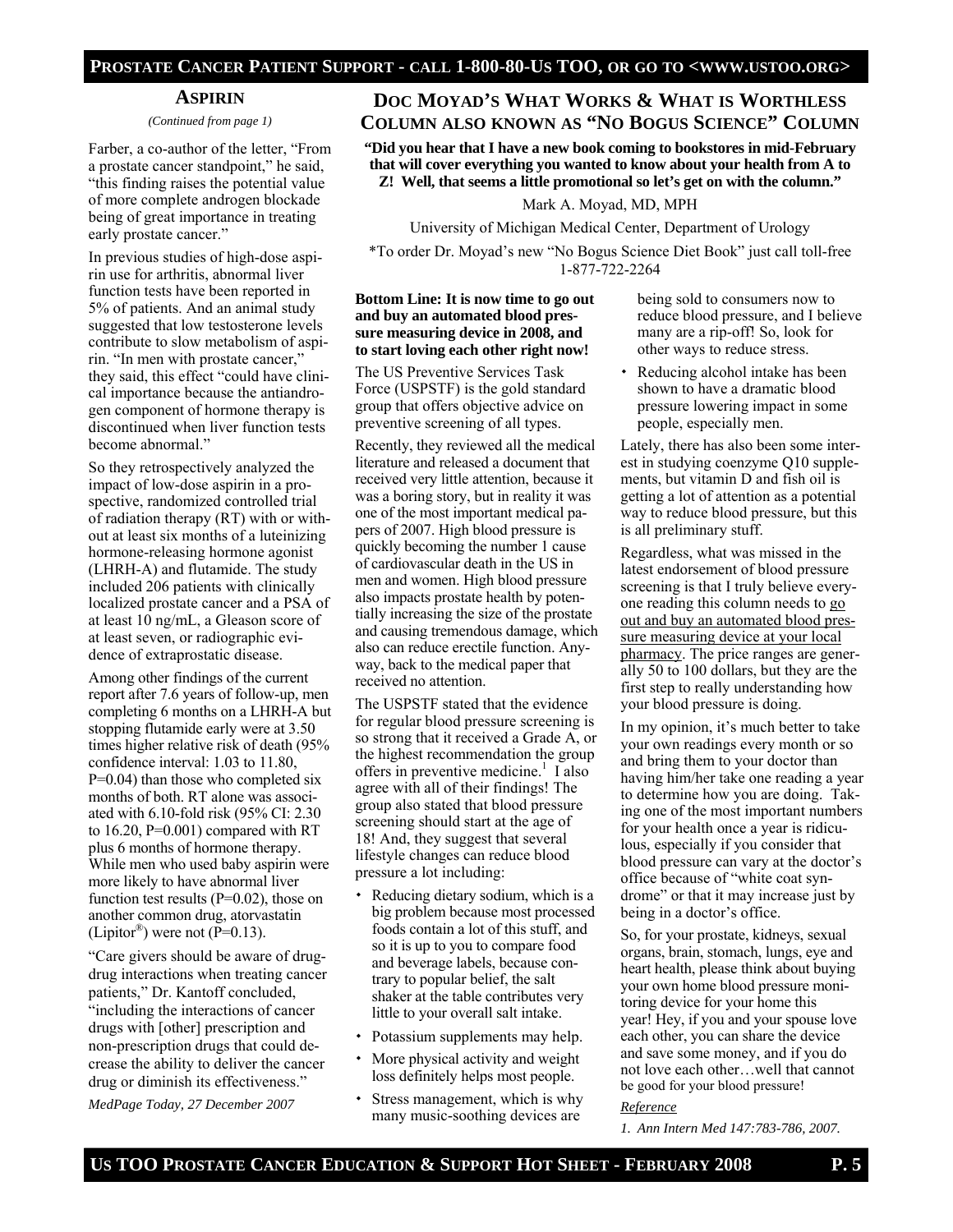## **RESULTS OF PROSTATE STUDY AMONG BLACK MEN**

A survey of Black American and Nigerian men shows that Black American males are more fatalistic in their cancer beliefs and are less likely to employ religious coping skills when fighting cancer.

The first of its kind study was conducted by researchers from predominantly Black Florida A&M University and the H. Lee Moffitt Cancer Center.

"Men who have fatalistic beliefs about prostate cancer … may be less likely to take the steps necessary to prevent cancer or undergo cancer screening to detect cancer," says lead researcher Professor Folakemi Odedina of FAMU's Economic, Social & Administrative Pharmacy program. She added, "These are cultural beliefs that compound existing health disparities for Black American men."

Odedina's team found that Black America men are 60 percent less likely than West African men to possess the religious coping skills which might be able to help sustain them during cancer treatment. Among the study's findings was Black American men tend to know more about prostate cancer than their African counterparts but cultural and religious beliefs cause them to take less preventive action.

*Presented at the American Association for Cancer Research Conference on "The Science of Cancer Health Disparities in Racial/Ethnic Minorities and the Medically Underserved, Atlanta, GA."* 

*EURweb.com, 7 December 2007* 

## **SORAFENIB ACTIVE AGAINST HORMONE-REFRACTORY PROSTATE CANCER (HRPC)**

Sorafenib, an agent with both antiangiogenic and antiproliferative activity, may represent a useful treatment for progressive HRPC, new research suggests in a phase II study reported in the British Journal of Cancer (*Br J Cancer*, vol. 97, pp. 1480-5, 2007).

Dr. K. Mross, from Albert-Ludwigs-University in Freiburg, Germany, and colleagues assessed the outcomes of 57 patients with HRPC who were treated

*(Continued on page 7)* 

## **PELVIC NODE IRRADIATION DOES NOT IMPROVE SURVIVAL IN LOCALIZED PROSTATE CANCER**

There is no survival benefit in adding pelvic node irradiation to prostate irradiation in the treatment of localized adenocarcinoma of the prostate, French researchers report in the December 1<sup>st</sup> issue of the Journal of Clinical Oncology (*J Clin Oncol*, vol. 25, pp 5366-73, 2007).

In the GETUG-01 study, a multicenter team led by Dr. Pascal Pommier of the Centre Leon Berard in Lyon, France, assessed the benefit and the effect on quality of life of pelvic node irradiation in 444 patients with nonmetastatic prostate cancer. Patients were randomized to prostate-only irradiation or to both prostate and pelvic node irradiation. Patients were also stratified according to prognosis based on pelvic node involvement. The study design allowed for only 6 months of concomitant hormone therapy or neoadjuvant chemotherapy. The radiation dose to the prostate was 66 Gy early in the study and increased to 70 Gy toward the end of the study. The pelvic dose delivered was 46 Gy. Progression-free survival (PFS) was defined as biologic PSA recurrence or the development of local or metastatic disease.

Both overall survival and PFS rates were similar in the two treatment arms after 42.1 months of follow-up. The exception was in the group with a low risk of nodal involvement who also received concomitant hormone therapy. This group showed a statistical improvement in progression-free survival. Quality of life was also similar in the two arms, except for a "significant unexpected increase of grade 2 or greater urinary acute toxicities in the prostateonly group ... possibly explained by the more frequent use of 2 or greater Gy per fraction in the prostate only-group and 1.80 Gy per fraction in the pelvicplus-prostate group."

One of the major contributions of the GETUG-01 study, Dr. Pommier and colleagues conclude, "was to demonstrate that the pelvic irradiation with the radiotherapy modalities used in this study did not impair patients' quality of life."

*Reuters Health, 20 December 2007* 

## **HIGHLY ELEVATED PSA AND DIETARY PHIP INTAKE IN A PROSPECTIVE CLINIC-BASED STUDY AMONG AFRICAN AMERICANS**

Bogen K, Keating II G, Chan J, et al

#### **Prostate Cancer Prostatic Dis Vol. 10, issue 3, pp. 261-9, 2007**

African-American men die from prostate cancer (PC) nearly twice as often as white US men and consume about twice as much of the predominant US dietary heterocyclic amine, 2-amino-1 methyl-6-phenylimidazo[4,5-b] pyridine (PhIP), a genotoxic ratprostate carcinogen found primarily in well-cooked chicken and beef.

To investigate the hypothesis that PhIP exposure increases PC risk, an ongoing prospective clinic-based study compared PC screening outcomes with survey-based estimates of dietary PhIP intake among 40-70-yearold African-American men with no prior PC in Oakland, CA. They completed food-frequency and meatcooking/consumption questionnaires and had a PSA test and digital-rectal exam. Results for 392 men indicated a 17 ( $\pm$ 17) ng/kg day mean ( $\pm$ 1 SD) daily intake of PhIP, about twice that of white US men of similar age.

PhIP intake was attributable mostly to chicken (61%) and positively associated  $(R^2=0.32, P<0.0001)$  with saturated fat intake. An odds ratio (95% confidence interval) of 31 (3.1–690) for highly elevated PSA  $\geq$ 20 ng/ml was observed in the highest 15% vs. lowest 50% of estimated daily PhIP intake (≥30 vs. ≤10 ng/kg day) among men 50+ years old (P=0.0002 for trend) and remained significant after adjustment for self-reported family history of (brother or father) PC, saturated fat intake and total energy intake. PSA measures were higher in African-American men with positive family history (P=0.007 for all men, P<0.0001 for highest PSA quartile).

These preliminary results are consistent with a positive association between PhIP intake and highly elevated PSA, supporting the hypothesis that dietary intervention may help reduce PC risk.

*Medscape Urology, 18 December 2007*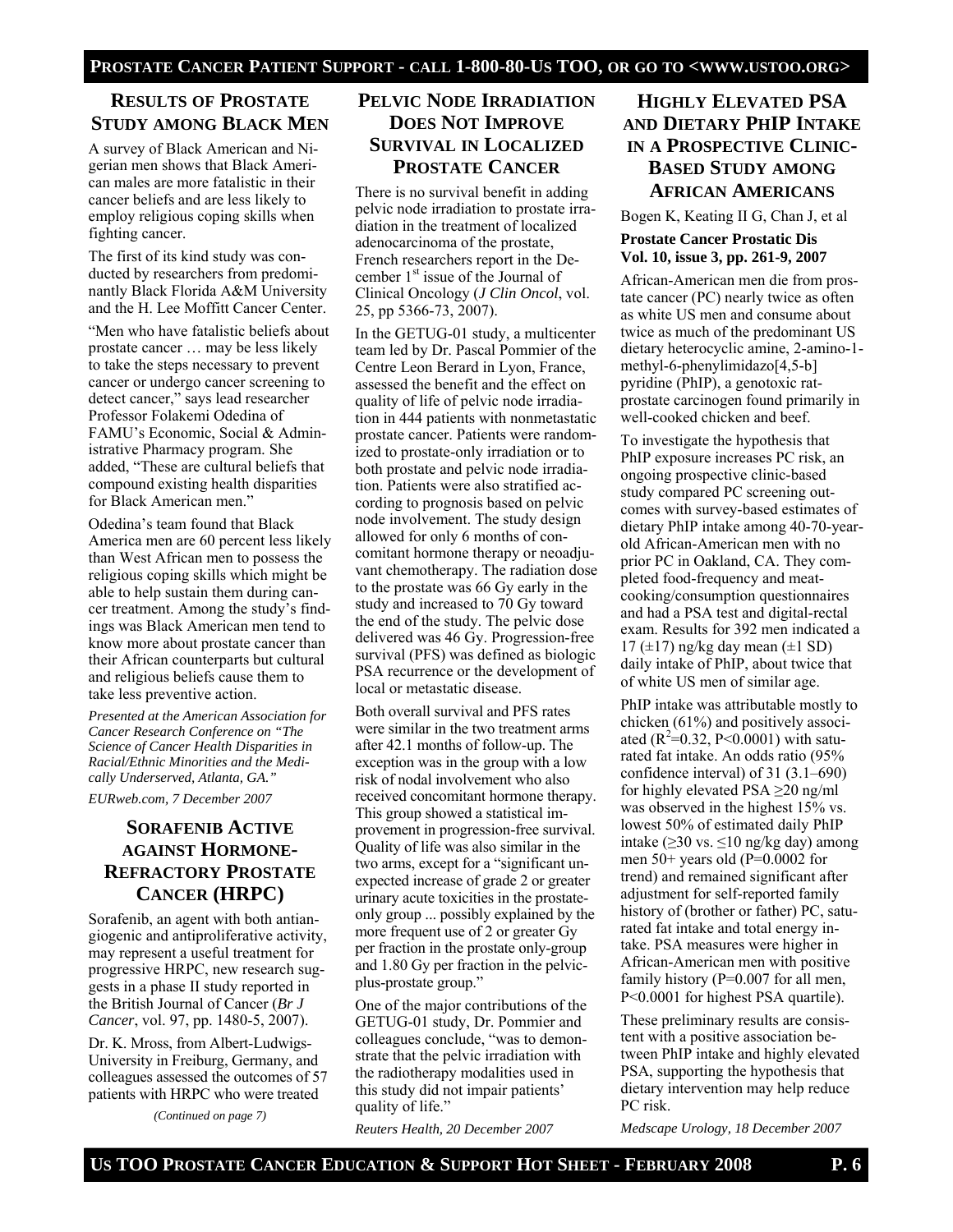#### **PROSTATE CANCER PATIENT SUPPORT - CALL 1-800-80-US TOO, OR GO TO <WWW.USTOO.ORG>**

#### **SORAFENIB**

*(Continued from page 6)* 

with sorafenib 400 mg twice daily. Four of the 55 patients had stable disease based on Response Evaluation Criteria in Solid Tumors (RECIST), a standard gauge of therapeutic efficacy. Eleven patients had PSA values indicating stable disease and two patients were classified as responders at 12 weeks. Two patients were excluded from the study.

A total of 257 adverse events were logged, of which 15 were of maximum Common Toxicity Criteria grade 3 and were thought to be drug related. Twenty-four serious adverse events were recorded in 14 patients. No treatment-related fatalities occurred.

"Sorafenib has antitumor activity in HRCP when evaluated for RECISTand PSA-based response. Further investigation as a component of combination regimens is necessary to evaluate its definite or overall clinical benefit for HRCP," Dr. Mross concludes. *Reuters Health, 24 December 2007* 

#### **MORE ACTION FOR ESAS**

*(Continued from page 1)* 

ber. The FDA had approved stronger warnings on ESAs earlier in November.

The Prepare study enrolled women who received chemotherapy before breastcancer surgery. The FDA said that after 3 years, 14% of patients treated with Aranesp had died, compared with 9.8% who did not get the drug. In GOG-191, researchers studied women receiving chemotherapy and radiation for advanced cervical cancer. After three years, 66% of patients who did not take Procrit were alive and free of cancer growth, compared to 58% who had received the drug, the FDA said.

Ortho-Biotech, the J&J unit that sells Procrit, said in a statement that the studies showed a numerical trend toward shorter survival in patients treated with the anemia drugs, but neither showed a statistically significant difference in survival or tumor growth. Amgen is working with the FDA on updates to the anemia drug labels because the company is "concerned about patient safety."

*Reuters, 4 January 2008* 

## **THE DOCTOR'S NOTE: COMMENTARY ON SELECTED ARTICLES IN THIS MONTH'S** *HOTSHEET* **By Gerald W. Chodak, MD**

This month we have several articles that are likely to stir some controversy, so here are some things to be aware of when reading them.

First up is an analysis of an ongoing prospective randomized study investigating radiation therapy with or without combined androgen blockade in men with intermediate risk localized prostate cancer. The study has been showing a statistically significant improvement in survival for the group receiving 6 months of an LHRH agonist and anti-androgen. Any man who selects radiation for this stage should make sure they are made aware of this treatment option.

In this issue, however, is further analysis from that study which showed that men who only received three months of their anti-androgen did much worse and the ongoing use of low dose aspirin resulted in a greater chance that the anti-androgen would have to be discontinued due to changes in liver function. This is a most interesting finding which does need further study to confirm. But men who are scheduled to receive this therapy and are on aspirin may want to discuss it carefully with their doctor.

Another radiation therapy article provides less clear information. A longterm study looked at a short course (four months) of hormone therapy had significant benefit in men receiving EBRT. This study unfortunately lacks the necessary study design to make it clear if four months significantly improves survival. Other randomized studies have not clearly shown four months is enough but longer therapy does improve survival. Here again, patients scheduled for EBRT should make sure they understand their options as fully as possible.

A third radiation therapy article provides some interesting but not yet definitive data about the value of pelvic radiation in men treated for prostate cancer. Though the study design is appropriate, the study is too immature to determine if the added radiation is beneficial although it did find the side effects acceptable. Much longer follow-up is needed as well as an assessment if enough high-risk patients were included in both treatment arms.

Two dietary studies are included. In one, which was not sufficiently designed to determine if its conclusions are valid, looked at the impact of Calcium and vitamin D in the development of prostate cancer, finding no association. It did find, however, that low-fat or non-fat milk did increase the risk of non-aggressive tumors while whole milk reduced the risk.

Before you throw out your non-fat milk, be aware that the study design does not permit any valid conclusions one way or another about the good or bad effects of low fat milk. These cohort analyses, even when large (82,000+ men) are just not adequate to make any recommendations. So, for now, if you drink low fat milk because of its health benefits, I would not change based on this information.

Similarly, a study in African Americans suggested that saturated fat and total energy intake predicted a much higher PSA level. Unfortunately, the cause and effect relationship is completely unproven. Other factors unrelated to the fat and energy could explain these results so without performing a prospective study, it is not quite sufficient to make changes in your cooking habits based on this report.

## **NEW AUDIO AND TRANSCRIPT AVAILABLE**

Audio & transcript from the Us TOO *Intimacy & Prostate Cancer Teleconference*  held Tuesday, 30 October 2007is now available on the Us TOO website. The teleconference features frank, open dialog about this challenging issue by speakers Lawrence S. Hakim, MD, Head, Section of Sexual Dysfunction, Male Infertility and Prosthetics, Cleveland Clinic Florida, Weston, FL, and a married couple who has dealt with prostate cancer and its after-effects on their intimate relationship.

> **For more details, please go to the Us TOO website: <www.ustoo.org/Inti\_Prostate\_OCT30.asp>**